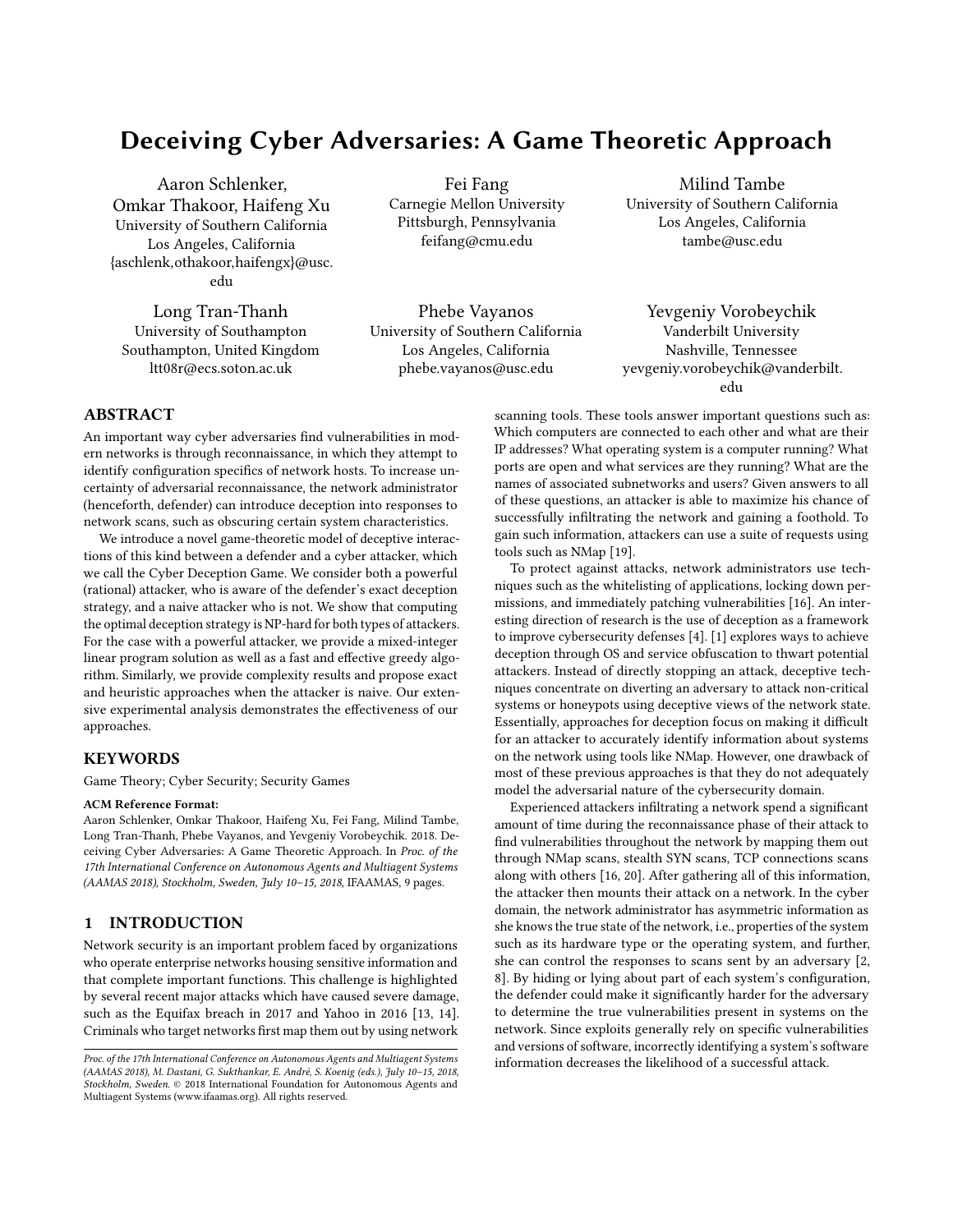Our work concentrates on how the defender can benefit the most from determining a mix of true, false and obscure responses to deceive the attackers. To highlight the defender's advantage, consider a network with 1 system running NGINX and 2 running Apache Tomcat where the adversary has a specific exploit for NG-INX. Without deception, the adversary can scan all systems to find the one running NGINX and then deploy his exploit. However, if the defender lies about the webserver, the adversary potentially has to test his exploit on all systems to infiltrate the network. This process increases the time spent by the adversary to compromise the network (which gives the defender time to mount a better defense) and increases the chances the defender catches an attack. The problem for the defender then is to determine how to alter the adversary's perception of the network to minimize her expected loss from an attack.

Our first contribution is the Cyber Deception Game (CDG) model which captures the strategic interaction between the defender and an adversary in network security. In this game, the defender chooses how systems respond to scans and the attacker chooses which system to attack based on the responses. For our second contribution, we show that finding the defender's optimal strategy against a powerful attacker who knows the defender's exact deception scheme in CDGs is NP-hard and provide a Mixed Integer Linear Program (MILP) to compute the optimal response scheme. We then propose a greedy algorithm to quickly find good defender strategies in CDGs which is shown to perform well experimentally in a fraction of the time of the MILP. Third, we show that surprisingly that finding the optimal strategy is still NP-hard when faced with naive attackers who act according to prior fixed utilities given budget constraints, and propose an algorithm to provide the exact solution. Finally, we present experimental results showing the scalability of our solution techniques and a comparison of the solution quality of proposed techniques for both types of adversaries.

## 2 RELATED WORK

The use of game theory for security has been studied extensively, which we discuss in Section [3.](#page-1-0) Game theory has also been studied in the context of cybersecurity problems [\[5,](#page-8-10) [18,](#page-8-11) [24,](#page-8-12) [25\]](#page-8-13). [\[11,](#page-8-14) [12,](#page-8-15) [17,](#page-8-16) [23\]](#page-8-17) study a honeypot selection game in which a defender chooses the properties of the network and the attacker can use probe actions to test the network where his actions are represented as attack graphs. [\[10\]](#page-8-18) studies a signaling game where the defender signals to an adversary if a system is either real or a honeypot when the adversary performs a scan. [\[22\]](#page-8-19) extends the signaling game to account for an adversary who can gain evidence about the true state of a system. In our work, we consider a game scenario in which the defender determines the optimal way to respond to scans sent by a potential adversary given a set of possible responses. Further, we explore different types of adversaries with varying awareness of deception.

Deception has also been widely studied as a means to improve the protection of enterprise networks from potential hackers and intruders [\[1,](#page-8-6) [3\]](#page-8-20). [\[2\]](#page-8-8) uses a graph-theoretic approach to confuse a potential attacker by manipulating his view of systems on the network. However, this work focuses on finding a view which is measurably different from the true state and does not adequately model the

response of a strategic adversary. [\[15\]](#page-8-21) is the most closely related to our work. The authors study how to respond to an attacker's scan queries using an annotated probabilistic logic model. We provide a complimentary view using game theory to determine how a defender manipulates scan responses to confuse an attacker's view of systems on the network. We also study varying adversary models, which can have a significant impact on the defender's optimal strategy which is not explored in [\[15\]](#page-8-21).

#### <span id="page-1-0"></span>3 CYBER DECEPTION GAME

The Cyber Deception Game (CDG) is a zero-sum Stackelberg game between the defender (e.g., network administrator) and an adversary (e.g., hacker). The defender moves first and chooses how the systems should respond to scan queries from an adversary, and the adversary subsequently moves by choosing a system to attack based on the responses. Despite the similarities with game-theoretic models in security domains, such as [\[6,](#page-8-22) [7,](#page-8-23) [26\]](#page-8-24), there are two key differences. First, the defender can only commit to a pure strategy and not an arbitrary mixed strategy. This is because, in these domains, network administrators modify the network very infrequently, and thus, the attackers' view of the network is static. Second, there are no explicit security resources for the defender in CDGs. Consequently, the existing approaches for solving standard Stackelberg games in security domains, cannot be directly applied. The various components of the game and the aforementioned model characteristics are described in detail as follows:

Systems and True Configurations. The defender aims to protect a set K of systems, from possible exploits and intrusions. Each system has certain attributes, e.g., an operating system, an antivirus protection mechanism, services hosted, etc. These attributes altogether constitute the true configuration (TC) of the system. We denote the set of all possible TCs by  $F$ . Each system has an associated utility, which captures how much the adversary would get by attacking it. This utility solely depends on the TC of the system each  $f \in F$  induces a utility denoted by  $U_f$  to any system that is assigned f.  $U_c$  can be negative if the security level of the system is assigned  $f$ .  $U_f$  can be negative if the security level of the system is<br>so high that the attacker's efforts end in vain or the attacker gets so high that the attacker's efforts end in vain or the attacker gets fake data from a seemingly successful attack, leading to a loss in the end. It follows that, the true state of the network (TSN) can be represented as a vector  $N = (N_f)_{f \in F}$ , where  $N_f \in \mathbb{Z}_{>0}$  denotes<br>the number of systems on the network which have a TC f and the number of systems on the network which have a TC f and  $\sum N_f = |K|$  (We assume  $N_f \neq 0$ , since such a TC simply need not  $\sum_{f \in F} N_f = |K|$  (We assume  $N_f \neq 0$ , since such a TC simply need not be considered). be considered).

Observed Configurations. The adversary attempts to gain information about every system on the network, via probes and scans. By scanning a system, the adversary observes certain attributes, which constitute the *observable configuration* (OC) of the system. We denote the set of possible OCs by  $\overrightarrow{F}$ . We assume that it is possible for the defender to make some of the observable attributes of a ble for the defender to make some of the observable attributes of a system appear different than what they truly are (e.g., altering the TCP/IP stack of a system, spoofing a running service on a port). By means of such alterations at her disposal, the defender controls the OC an attacker sees when probing a system. Note that it may not be possible for an arbitrary TC  $f$  to be made to appear as an arbitrary OC  $\tilde{f} \in \tilde{F}$  — we call such a constraint a *feasibility* constraint, and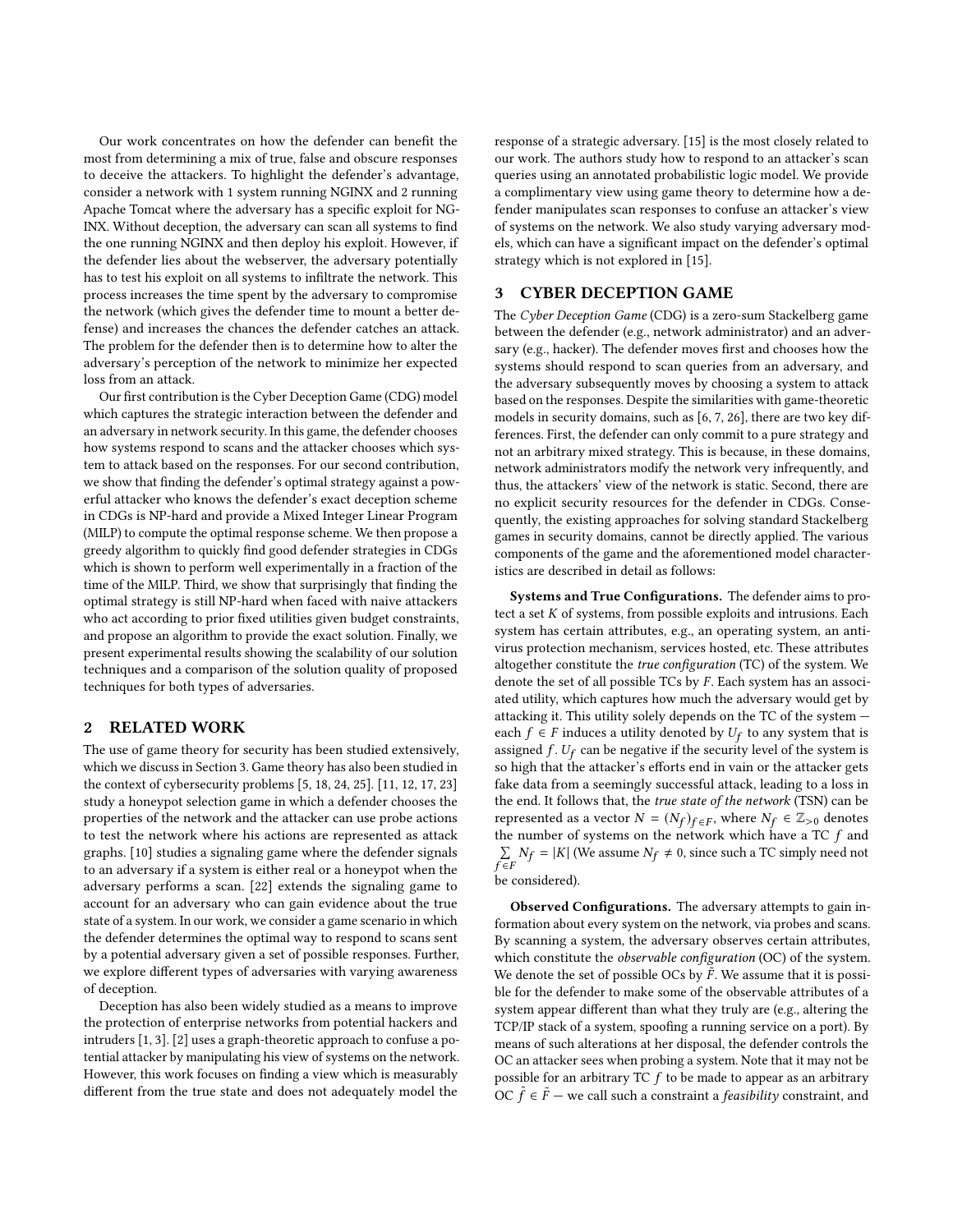these are denoted by a (0,1)-matrix  $\pi$ . Iff  $\pi_{f, \tilde{f}} = 1$ , we say  $f$  can be covered, or masked with  $\tilde{f}$ . We denote the set of OCs which can<br>mask a TC f, by  $\tilde{F}$ ,  $= (\tilde{f} \in \tilde{F} | \pi, \pi = 1)$  and similarly the set of mask a TC f, by  $\tilde{F}_f = \{ \tilde{f} \in \tilde{F} \mid \pi_{f, \tilde{f}} = 1 \}$ , and similarly, the set of TCs which can be masked by an OC  $\tilde{f}$ , by  $F_{\tilde{f}} = \{f \in F \mid \pi_{f, \tilde{f}} = 1\}.$ 

From the adversary's perspective, two systems having the same  $\tilde{f}$  as their OC are indistinguishable, and hence, his *observed state*<br>of the network (OSN) can be represented as a vector  $\tilde{N} = (\tilde{N}_2)_{2}$ . of the network (OSN) can be represented as a vector  $\tilde{N} = (\tilde{N}_{\tilde{f}})_{\tilde{f} \in \tilde{F}}$ where  $\tilde{N}_{\tilde{f}} \in \mathbb{Z}_{\geq 0}$  denotes the number of systems which have an OC  $\tilde{f}$ . As is the case with the TSN N, we must have  $\sum_{\tilde{f} \in \tilde{F}}$  $\tilde{N}_{\tilde{f}}$  $\tilde{f} = |K|.$ 

We assume that masking a TC f with an OC  $\tilde{f}$ , has a cost of  $c(f, \tilde{f})$  incurred by the defender, which typically captures the mon-<br>etary costs for deploying network modifications necessary for such etary costs for deploying network modifications necessary for such a deception.

**Defender Strategies.** Naturally,  $F$ ,  $\tilde{F}$ ,  $\pi$ ,  $c$  and  $N$  are known to defender Given all this information, the defender must decide the defender. Given all this information, the defender must decide her strategy — for each TC f, she must decide how many of the  $N_f$ systems having TC *f*, should be assigned the OC  $\tilde{f}$ , where  $\tilde{f} \in \tilde{F}_f$ . Thus, any possible strategy can be represented as a  $|F| \times |\tilde{F}|$  matrix  $\phi$  baying pop-persitive integer entries, with  $\phi$  a representing the  $\phi$  having non-negative integer entries, with  $\phi_{f, \tilde{f}}$  representing the number of systems having TC f and OC  $\tilde{f}$ . Hence,  $\phi$  must satisfy

<span id="page-2-0"></span>
$$
\phi_{f,\tilde{f}}\in \mathbb{Z}_{\geq 0} \qquad \forall f\in F, \forall \tilde{f}\in \tilde{F} \tag{1}
$$

Since the TSN N is fixed,  $\phi$  must also satisfy

<span id="page-2-1"></span>
$$
\sum_{\tilde{f}\in \tilde{F}} \phi_{\tilde{f},\tilde{f}} = N_f \qquad \forall f \in F \tag{2}
$$

Since feasibility constraints  $\pi$  are specified,  $\phi$  must also satisfy

<span id="page-2-2"></span>
$$
\phi_{f,\tilde{f}} \le \pi_{f,\tilde{f}} N_f \qquad \forall f \in F, \ \forall \tilde{f} \in \tilde{F} \tag{3}
$$

f , f f , f Finally, since setting any OC on a system has an associated cost, we assume that the defender's total cost cannot exceed a limit B, which we call the budget constraint. Formally,  $\phi$  must also satisfy

<span id="page-2-3"></span>
$$
\sum_{f \in F} \sum_{\tilde{f} \in \tilde{F}} \phi_{f, \tilde{f}} \ c(f, \tilde{f}) \le B \tag{4}
$$

The set of strategies  $\phi$  which satisfy the constraints [\(1\)](#page-2-0), [\(2\)](#page-2-1), [\(3\)](#page-2-2), and [\(4\)](#page-2-3), is denoted by  $\Phi$ .<sup>[1](#page-2-4)</sup> When the defender plays  $\phi \in \Phi$ , the resulting OSN  $\tilde{N}$  is given by  $\tilde{N}_{\tilde{f}}$ <sup>t</sup> = Í  $f \in F$ <sup> $f$ </sup>, ˜ f<br>S  $\forall \tilde{f} \in \tilde{\tilde{F}}.$ 

Adversary Strategies. Depending on the defender's strategy, the adversary observes  $\tilde{N}$  as described above. All systems having the same OC  $\tilde{f}$  are indistinguishable to the adversary, and hence, he must be indifferent between all such  $\tilde{N}$ , systems when deciding he must be indifferent between all such  $\tilde{N}_{\tilde{f}}$  systems when deciding which system to attack. As a result, we assume that he attempts to choose the OC  $\tilde{f}$  which gives him the highest expected utility<br>(described momentarily) and attack all the  $\tilde{N}_s$  systems having this (described momentarily), and attack all the  $\tilde{N}_{\tilde{f}}$  systems having this OC with an equal probability. In short, we say "the adversary attacks an OC  $\tilde{f}$ " to mean he attacks all the systems having OC  $\tilde{f}$  with an

equal probability. A general mixed strategy for the adversary is to attack the set of OCs with any probability distribution. However, since there always exists a pure best-response strategy in any game, it suffices to consider the adversary's strategies as simply attacking a particular  $\tilde{f}$ .

Utilities. When the defender plays a strategy  $\phi$ , the adversary's expected utility on attacking an OC  $\tilde{f}$  with  $\tilde{N}_{\tilde{f}} > 0$ , denoted by  $\bar{U}_{\tilde{f}}(\phi)$  — or, as  $\bar{U}_{\tilde{f}}$  for simplicity, when the underlying  $\phi$  is unambiguously understood — is given by

<span id="page-2-5"></span>
$$
\tilde{U}_{\tilde{f}} = E[U_f | \phi, \tilde{f}] = \sum_{f \in F_{\tilde{f}}} P(f | \phi, \tilde{f}) U_f = \sum_{f \in F} \frac{\phi_{f, \tilde{f}}}{\tilde{N}_{\tilde{f}}} U_f \tag{5}
$$

[\(5\)](#page-2-5) follows from computing  $P(f | \phi, \tilde{f})$  using the fact that out of  $\tilde{N}_{\tilde{f}}$ systems having an OC  $\tilde{f}$ ,  $\phi_{f,\tilde{f}}$  have a TC  $f$ . Since the game is zerosum, the defender's expected utility is  $-\tilde{U}_{\tilde{f}}$  when  $\tilde{f}$  is attacked. Note the attacker cannot attack an OC  $\tilde{f}$  with  $\tilde{N}_{\tilde{f}} = 0$ , or equivalently, l<br>E his expected utility is −∞ if he does so.

Next, we illustrate the model using a simple example.

<span id="page-2-6"></span>

Figure 1: Simple example of an enterprise network.

Figure [1](#page-2-6) shows a simple example enterprise network which will be used as a running example. We have a set of systems  $K =$  ${k_1, k_2, k_3}$ , set of TCs  $F = {f_1, f_2, f_3}$  (shown in Figure [1](#page-2-6) as the green boxes) and set of OCs  $\vec{F} = \{\vec{f}_1, \vec{f}_2\}$  (shown in Figure [1](#page-2-6) as the vallow boxes). Let the feasibility constraints be given by the sets yellow boxes). Let the feasibility constraints be given by the sets  $F_{\tilde{f}_1} = \{f_1, f_2\}$  and  $F_{\tilde{f}_2} = \{f_2, f_3\}$ . The TCs are as follows:

$$
f_1 = [[os] L, [web] T, [sh] O, [files] S]
$$
  
\n $f_2 = [[os] L, [web] N, [esh] O, [files] P]$   
\n $f_3 = [[os] W, [web] N, [esh] O, [files] I]$ 

For the TCs, the utilities are  $U_{f_1} = 10$ ,  $U_{f_2} = 0$ , and  $U_{f_3} = 6$ . The OCs are as follows: OCs are as follows:

$$
\tilde{f}_1 = [[\text{os}] \mathbf{L}, [\text{web}] \mathbf{T}] \qquad \qquad \tilde{f}_2 = [[\text{os}] \mathbf{W}, [\text{web}] \mathbf{T}]
$$

For simplicity, let all the costs  $c(f, \tilde{f})$  to be 0, so that there is essentially no budget constraint. Based on the TCs assigned as shown tially no budget constraint. Based on the TCs assigned as shown, the state of the network  $(N_f)_{f \in F}$  is (1, 1, 1). When the defender

<span id="page-2-4"></span> $1$ <sup>1</sup>The feasibility constraints can simply be captured via the budget constraint by setting the costs of infeasible assignments to be higher than the budget. However, they are essential in the model, since, in some cases, having no budget constraint allows an efficient solution to the problem (e.g. Section 5), while still having the very practical feasibility constraints keeps the problem non-trivial.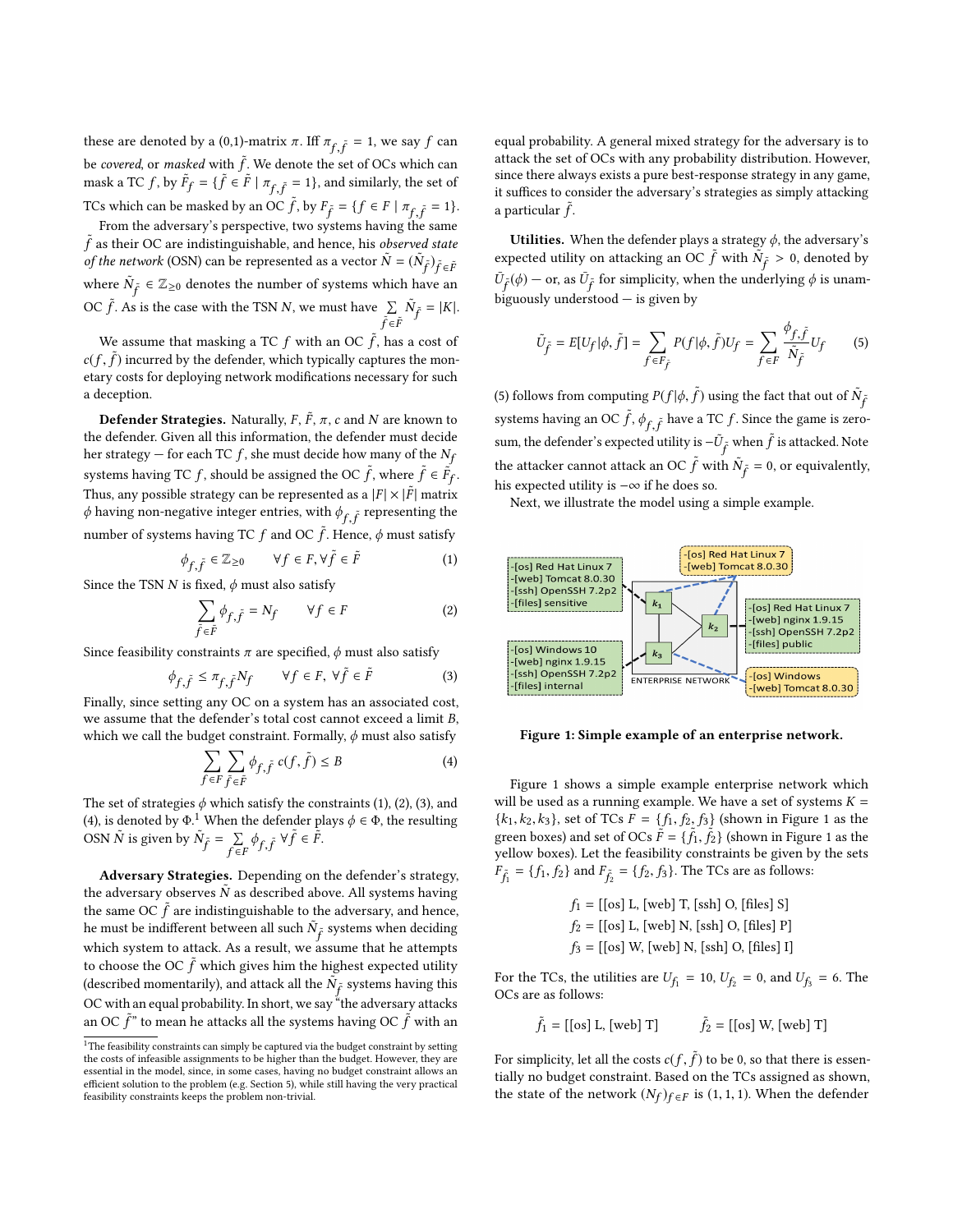assigns OCs as shown in Figure [1,](#page-2-6) her strategy  $\phi$  is given by

$$
\begin{array}{cc}\n & \tilde{f}_1 & \tilde{f}_2 \\
f_1 & 1 & 0 \\
f_2 & 1 & 0 \\
f_3 & 0 & 1\n\end{array}
$$

 The expected utility of the adversary (loss of the defender) when he attacks  $\tilde{f}_1$  or  $\tilde{f}_2$  is respectively given by  $\tilde{U}_{\tilde{f}_1} = (10 + 0)/2 = 5$ and  $\tilde{U}_{\tilde{f}_2} = 6/1 = 6$ . Thus, attacking  $\tilde{f}_2$  leads to the highest expected  $\frac{d\mathbf{H}\mathbf{u}}{dt} = \frac{f_2}{f_1} \mathbf{v}_1 + \frac{f_2}{f_2} \mathbf{v}_2 + \frac{f_3}{f_3} \mathbf{v}_3$ 

Adversary Knowledge and Utility Estimation. The attacker's awareness of the deception and the understanding of the defender's strategy may vary. Note that if the adversary is always able to find the OC with highest expected utility, it is the worst case scenario for the defender given the game is zero-sum. An attacker who is fully aware of how the defender sends the false responses to scan requests (via insider threats, information leakage, etc.) would have such an ability. Formally, we define a powerful attacker to be one who knows  $F, \tilde{F}, \pi, U$  and  $\phi$  and chooses to attack the OC with the (correct) bighest expected utility  $\tilde{U}$  seempword through Equation (correct) highest expected utility  $\tilde{U}_{\tilde{f}}$  computed through Equation f [5.](#page-2-5) If the defender chooses a strategy that minimizes the expected utility of a powerful attacker, she gets a robust strategy as the defender can be assured that no matter the extent of the adversary's knowledge, no strategy he plays can lead to a greater loss for the defender, in alignment with the minimax principle.

However, the attacker may not be so powerful. On the other end of the spectrum, if the attacker is unaware of the defender's precise deception scheme or has a very limited understanding of the situation such that he cannot make any meaningful inference, his decision making would be completely dependent on the observed configurations of the systems and some fixed preferences over OCs in terms of the estimated expected utility. Formally, we define a naive attacker to be one who chooses to attack an existing OC  $\tilde{f}$  (i.e., one which has at least one system configured to it) with the highest one which has at least one system configured to it) with the highest  $\bar{U}_{\tilde{f}}$  where  $\bar{U}_{\tilde{f}}$  is not dependent on the defender's strategy and is known to the defender. This is also equivalent to the case where the attacker just has a fixed preference of the OCs. We analyze CDGs with powerful attackers in Section [4,](#page-3-0) and CDGs with naive attackers in Section [5.](#page-5-0)

# <span id="page-3-0"></span>4 OPTIMAL DEFENDER STRATEGY AGAINST POWERFUL ADVERSARY

In this section, we compute the defender's optimal strategy in a CDG assuming a powerful adversary. The adversary attacks an OC from the set argmax  $\tilde{f} \in \tilde{F} \tilde{U}_{\tilde{f}}$  and gets an expected utility of  $\max_{\tilde{f} \in \tilde{F}} \tilde{U}_{\tilde{f}}$ , denoted in short as  $\tilde{U}^*(\phi)$ , where the negative value is the defender's expected loss. Hence, the defender aims to minimize f the defender's expected loss. Hence, the defender aims to minimize her loss by choosing her  $\phi$  from the set  $\operatorname{argmin}_{\phi \in \Phi} \tilde{U}^*(\phi)$ .

#### 4.1 Computational Complexity

We call the problem of finding optimal defender strategy against a powerful adversary in a CDG as CDG-Robust.

We first investigate a special case. The following proposition provides a tight lower bound on  $\min_{\phi \in \Phi} \tilde{U}^*(\phi)$ .

Lemma 4.1. The expected loss of the defender when playing her optimal strategy, is no lower than the average utility of the systems, i.e.,

$$
\min_{\phi} \tilde{U}^*(\phi) \ge U^{Ave}(K) = \frac{\sum_{f \in F} N_f U_f}{|K|}
$$

PROOF SKETCH. Configuring the systems with different OCs effectively partitions the set K into subsets. Since the average utility of all the systems in all these subsets is  $U^{Ave}(K)$ , there exist at least<br>one subset whose average utility is no less than  $U^{Ave}(K)$ . Therefore one subset whose average utility is no less than  $U^{Ave}(K)$ . Therefore<br>the highest expected utility for the attacker which is the maximum the highest expected utility for the attacker, which is the maximum average utility of all these subsets, is no less than  $U^{Ave}(K)$ .<sup>[2](#page-3-1)</sup>

Thus, even when the defender plays her optimal strategy, the attacker's expected utility is at least  $U^{Ave}(K)$ . Consequently, if the inequality becomes tight for a strategy  $\phi$  it must be an optimal inequality becomes tight for a strategy  $\phi$ , it must be an optimal strategy. It is easy to see that the bound becomes tight if and only if  $\tilde{U}^*(\phi) = \tilde{U}_{\tilde{f}}(\phi)$ ,  $\forall \tilde{f}$ . Clearly, this is true if and only if  $\bar{U}_{\tilde{f}}$  is the same for each  $\tilde{f}$  set on any system, and trivially so, if only a single OC is set on all the systems. Thus OC is set on all the systems. Thus,

<span id="page-3-2"></span>COROLLARY 4.2. If it is feasible for the defender to set the same OC on all the systems making them all indistinguishable to the adversary, doing so is an optimal strategy. Formally, if  $\exists \tilde{f}$ <br> $\Phi$  where  $\phi^* = N_2 \vee f$ , then  $\phi^* \in \operatorname{argmin}_{\tilde{I}} \tilde{I}^*(\phi)$ ∗ s.t. <sup>∃</sup>ϕ <sup>∗</sup> ∈  $\Phi$  where  $\phi_{f,\tilde{f}^*}^* = N_f, \forall f$ , then  $\phi^* \in \operatorname*{argmin}_{\phi \in \Phi} \tilde{U}^*(\phi)$ .

It is possible to efficiently check if such an OC exists, by enumeration. However, it may not exist, and we show that CDG-Robust is NP-hard in general.

PROPOSITION 4.3. CDG-Robust is NP-hard.

 $, \, \cdot$ f<br>S

PROOF. We prove the result via a reduction from the Partition problem (PART) which is known to be NP-complete. Given a multiset  $S$  of  $n$  positive integers that sum up to  $2r$ ,  $PART$  is the decision problem to determine if S can be partitioned into two subsets  $S_1$ and  $S_2$  such that the sum of integers in  $S_1$  and  $S_2$  are each r. It can be reduced to CDG-Robust as follows.

Let the input to *PART* be a set of integers  $S = \{s_1, \ldots, s_n\}$  whose elements sum to <sup>2</sup>r. To construct a CDG, let the set of TCs be  $F = \{f_1, \ldots, f_n\} \cup \{f_{n+1}, f_{n+2}\},$  with utilities  $U_{f_i} = s_i$  for each  $i \in \{1, \ldots, n\}$  and  $U_{f_i} = U_{f_i} = -r$ . Next, let there be  $n+2$  $i \in \{1, ..., n\}$  and  $U_{f_{n+1}}^r = U_{f_{n+2}}^r = -r$ . Next, let there be  $n + 2$ systems, each having a different TC. Let the set of OCs be  $\tilde{F}$  =  $\{\tilde{f}_1, \tilde{f}_2\}$ , with  $\tilde{F}_{f_i} = \tilde{F}$  for each  $i \in \{1, ..., n\}$ , and  $\tilde{F}_{f_{n+1}} = \{\tilde{f}_1\}$ ,  $\tilde{F}_{f_{n+2}} = {\tilde{f}_2}.$  Let all the costs be 0 so that the budget constraint  $f_{n+2} = 1/2$ . Let all the costs be 0 so that the budget constraint<br>can be ignored. Assuming the adversary to be powerful, these components completely define a CDG-Robust problem.

Note that, by Corollary [4.2](#page-3-2) and the fact that  $\sum_f U_f = 0$ , we know that the optimal strategy  $\phi$  must have  $\tilde{U}^*(\phi) \ge 0$ . Now, suppose S<br>can be partitioned into subsets S, and S, such that the numbers in can be partitioned into subsets  $S_1$  and  $S_2$  such that the numbers in each sum to r. Then, consider the strategy  $\phi$  which masks the TCs in { $f_i | s_i \in S_1$ } and  $f_{n+1}$  with  $\tilde{f}_1$ , and masks the TCs in { $f_i | s_i \in S_2$ }<br>and  $f_i$  with  $\tilde{f}_i$ , it is gont to shool; that  $\tilde{U}_i(f_i) = \tilde{U}_i(f_i) = 0$ and  $f_{n+2}$  with  $\tilde{f}_2$ . It is easy to check that  $\tilde{U}_{\tilde{f}_1}(\phi) = \tilde{U}_{\tilde{f}_2}(\phi) = 0$  $\tilde{U}^*(\phi)$ , making  $\phi$  an optimal strategy. On the other hand, suppose<br>the defender's optimal  $\phi$  violds  $\tilde{U}^*(\phi) = 0$ . Since  $\tilde{F}$  must meet the defender's optimal  $\phi$  yields  $\tilde{U}^*(\phi) = 0$ . Since  $\tilde{f}_1$  must mask

<span id="page-3-1"></span> $^2\mathrm{A}$  detailed proof can be found in the online appendix: [http://teamcore.usc.edu/papers/](http://teamcore.usc.edu/papers/2018/App_AAMAS_ARS.pdf) [2018/App\\_AAMAS\\_ARS.pdf](http://teamcore.usc.edu/papers/2018/App_AAMAS_ARS.pdf)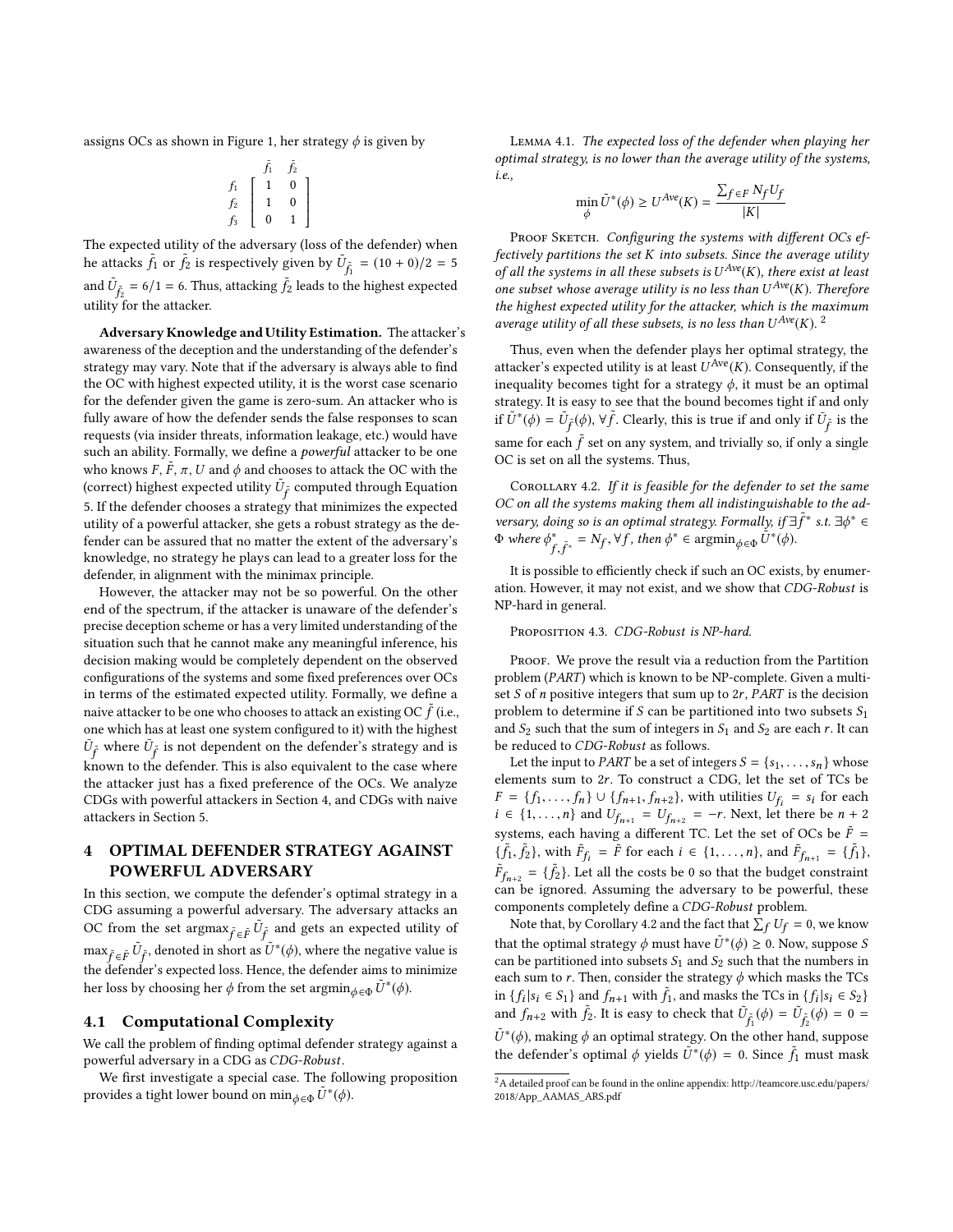$f_{n+1}$ , and  $\tilde{f}_2$  must mask  $f_{n+2}$ , neither of the OCs are unused. Since  $\tilde{U}^*(\phi) = 0$ , where  $\tilde{U}_n = 0$ . Hence, the sum of utilities of  $U^*(\phi) = 0$ , w.l.o.g., assume  $U_{\tilde{f}_1}$ = 0. Hence, the sum of utilities of the TCs masked with  $\tilde{f}_1$  must be 0. Therefore, the sum of utilities of TCs masked by  $\tilde{f}_1$  is also 0. Then,  $S_1 = \{a, b, a, r = 1\}$  and of TCs masked by  $\tilde{f}_2$  is also 0. Then,  $S_1 = \{s_i | \phi_{f_i}, \tilde{f}_1 = 1\}$ , and  $S_2 = \{s_i | \phi_{f_i, \tilde{f}_2} = 1\}$  form a partition of S, each having sum of the elements r. It follows that, *PART* should output *YES* iff *CDG-Robust*<br>finds an optimal strategy  $\phi$  with  $\tilde{U}^*(\phi) = 0$ . This reduction, being finds an optimal strategy  $\phi$  with  $\tilde{U}^*(\phi) = 0$ . This reduction, being polynomial-time, proves the claim polynomial-time, proves the claim.

### 4.2 The Defender's Optimization Problem

The defender's optimal strategy  $\phi$  can be computed by solving the optimization problem given below.

min  
\n
$$
u, \phi
$$
 (6a)  
\ns.t.  $u \sum_{f \in F} \phi_{f, \tilde{f}} \ge \sum_{f \in F} \phi_{f, \tilde{f}} U_f$   $\forall \tilde{f} \in \tilde{f}$  (6b)  
\nConstraints (1) ~ (4)

 $\Box$ 

The objective function in Equation [\(6a\)](#page-4-0) minimizes the utility  $u$ the adversary receives for the game. Equation [\(6b\)](#page-4-1) enforces that the adversary chooses a best response to the defender's strategy  $\phi$ , where the expected utility for attacking a given  $\tilde{f}$  is given by [\(5\)](#page-2-5).<br>Constraints (1) (4) represent a feasible defender strategy Constraints [\(1\)](#page-2-0)∼[\(4\)](#page-2-3) represent a feasible defender strategy.

This optimization problem is non-convex due to constraint [\(6b\)](#page-4-1), which can be linearized, to convert the optimization problem to a MILP as follows. First, we devise an alternate representation of the defender's strategy  $\phi$ , as a  $|K| \times |\tilde{F}|$  (0,1)-matrix  $\sigma$ , where  $\sigma_{k, \tilde{f}} = 1$ denotes system k is masked with  $\tilde{f}$ . Further, we represent the TSN  $N$  via a vector  $\bf{x}$ , where  $\bf{x}_i \in F$  represents the TC for system k N via a vector **x**, where  $x_k$  ∈ F represents the TC for system  $k$ . Then, for each TC f, we have  $N_f = |K_f|$  where,  $K_f = \{k \in K \mid$  $x_k = F$ , and  $\phi_{f_k}$ <br>representations are ˜ f =  $\sum_{k \in K_f} \sigma_{k}$ ˜  $x_k = F$ , and  $\phi_{f, \tilde{f}} = \sum_{k \in K_f} \sigma_{k, \tilde{f}} \ \forall f, \forall \tilde{f}$ . Hence, the alternate representations are indeed equivalent. Then, constraints equivalent to [\(1\)](#page-2-0)∼[\(4\)](#page-2-3) can be easily formulated for  $σ$  and  $x$  with an additional constraint  $\sum_{\tilde{f} \in \tilde{F}} \sigma_{k,\tilde{f}} = 1 \quad \forall k \in K$  to ensure feasibility. More importantly, equation [\(6b\)](#page-4-1) can be reformulated as

<span id="page-4-2"></span>
$$
u \sum_{k \in K} \sigma_{k, \tilde{f}} \ge \sum_{k \in K} \sigma_{k, \tilde{f}} U_{x_k} \quad \forall \tilde{f} \in \tilde{F}
$$
 (7)

The left-hand side of [\(7\)](#page-4-2) can be seen as the sum of a set of terms  $u\sigma_{k,\hat{f}}$ , each of which is the product of binary variable  $\sigma_{k,\hat{f}}$  and the continuous variable u. Such an expression can be linearized by<br>introducing variables  $\zeta$ , for each  $k \in K$  and  $\tilde{f} \in \tilde{F}$  and an<br>forcing introducing variables  $z_{k, \tilde{f}}$  for each  $k \in K$  and  $\tilde{f} \in \tilde{F}$ , and enforcing رب.<br>h an  $z_{k,\tilde{f}} = u\sigma_{k,\tilde{f}}$ . Consequently, we can rewrite [\(7\)](#page-4-2) as: k, f<br>S k, f<br>S

$$
\sum_{k \in K} z_{k,\tilde{f}} \ge \sum_{k \in K} \sigma_{k,\tilde{f}} U_{x_k} \tag{8}
$$

To enforce  $z_{k,\tilde{f}} = u\sigma_{k,\tilde{f}}$ , we consider  $u \in [U^{min}, U^{max}]$  where  $\frac{min}{f} = \min_{f \in F} U_f$  and  $U^{max} = \max_{f \in F} U_f$ . With these bounds on u, we then include the constraints for each z variable in the optimization problem as follows: optimization problem as follows:

$$
U^{\min}\sigma_{k,\tilde{f}} \le z_{k,\tilde{f}} \le U^{\max}\sigma_{k,\tilde{f}}
$$
\n<sup>(9)</sup>

$$
u - (1 - \sigma_{k,\tilde{f}})U^{max} \le z_{k,\tilde{f}} \le u - (1 - \sigma_{k,\tilde{f}})U^{min}
$$
 (10)

After this conversion the optimization problem becomes a MILP. The complete formulation can be found in the online appendix.

#### 4.3 Greedy-Minimax Algorithm

Although we can solve the optimal  $\phi$  via a MILP, it can still be computationally expensive for large instances. Hence, we seek heuristic algorithms which may be suboptimal but run fast and perform well on average. In this section, we describe a simple approach to sequentially assign OCs to the systems, by greedily minimizing attacker's maximum expected utility for the partially built strategy at each stage. Algorithm [1](#page-4-3) gives the pseudo-code.

```
Algorithm 1: Greedy-Minimax
  1 minIndCost[] ← (\min_{\tilde{f}} c(f, \tilde{f}))_{f \in F}2 minTotCost ← \sum_f N_f * minIndCost[f]
  3 initialize min^*, \sigma_{best}4 For iter = 1... numIter<br>5 K_{list}[\cdot] \leftarrow shuffle(K)5 K_{list}[] \leftarrow shuffle(K)<br>6 initialize remB \leftarrow B6 initialize remB \leftarrow B, reqB \leftarrow minTotCost<br>7 initialize \sigma[\mathbf{I}, \bar{N}[\mathbf{I}], \bar{U}[\mathbf{I}]]7 initialize \sigma[], \bar{N}[], \bar{U}[]<br>8 For i = 1 \dots |K|8 For i = 1 \dots |K|<br>9 k \leftarrow K_{list}[i]9 k \leftarrow K_{list}[i], f \leftarrow x[k]<br>10 \sigma[k] \leftarrow \text{GMMAssian}(f,10 \sigma[k] \leftarrow GMMAssign(f, \sigma[], \bar{N}, \bar{U}[], remB, reqB)<br>11 \bar{N}[\sigma[k]] \leftarrow \bar{N}[\sigma[k]] + 111 \bar{N}[\sigma[k]] \leftarrow \bar{N}[\sigma[k]] + 1<br>
12 update(\bar{U}[\sigma[k]])12 update(\bar{U}[\sigma[k]])<br>
13 remB \leftarrow remB -13 remB \leftarrow remB - c(f, \sigma[k])<br>14 reqB \leftarrow reqB - minIndCos14 reqB \leftarrow reqB - minIndCost[f]<br>15 compute u^* = \max_{\tilde{f}} \tilde{U}[\tilde{f}]15 compute u^* = \max_{\tilde{f}} \bar{U}[\tilde{f}]16 update(minu<sup>*</sup>, u<sup>*</sup>, \sigma_b*, \sigma_{best}, \sigma)17 return \sigma_{best}18 Procedure GMMAssign(f, \sigma[], \bar{N}, \bar{U}[])<br>19 initialize newl<sup>T*</sup>[]
19 initialize newU^*[]
20 For \tilde{f} \in \tilde{F}21 If (reqB - minIndCost[f] + c(f, \tilde{f}) > remB) Then
22 Continue
23 \sigma[k] \leftarrow \tilde{f}<br>
24 newU^*[\tilde{f}]24 newU^*[\tilde{f}] \leftarrow U^*(\sigma)25 \tilde{F}_{best} \leftarrow \operatorname{argmin}_{\tilde{f}} newU^*[\tilde{f}]26 generate \tilde{f}_{best} \sim unikand(\tilde{F}_{best})rac{1}{27} return \tilde{f}_{best}
```
<span id="page-4-3"></span>Greedy-Minimax starts by computing for each  $f \in F$ , the minimum cost of masking  $f$  with any feasible OC, and subsequently, the minimum total cost of masking all the systems (Lines 1-2). Next,  $\sigma_{best}$  and  $minu^*$  are initialized, which respectively denote the final output strategy of the algorithm and the corresponding utility nal output strategy of the algorithm and the corresponding utility (Line 3). Subsequently, the algorithm is conducted in a number of iterations. In each iteration, a random shuffle of the set of systems is obtained, referred to as  $K_{list}$  above. Subsequently, the strategy  $\sigma$  which is a candidate solution corresponding to this shuffle, the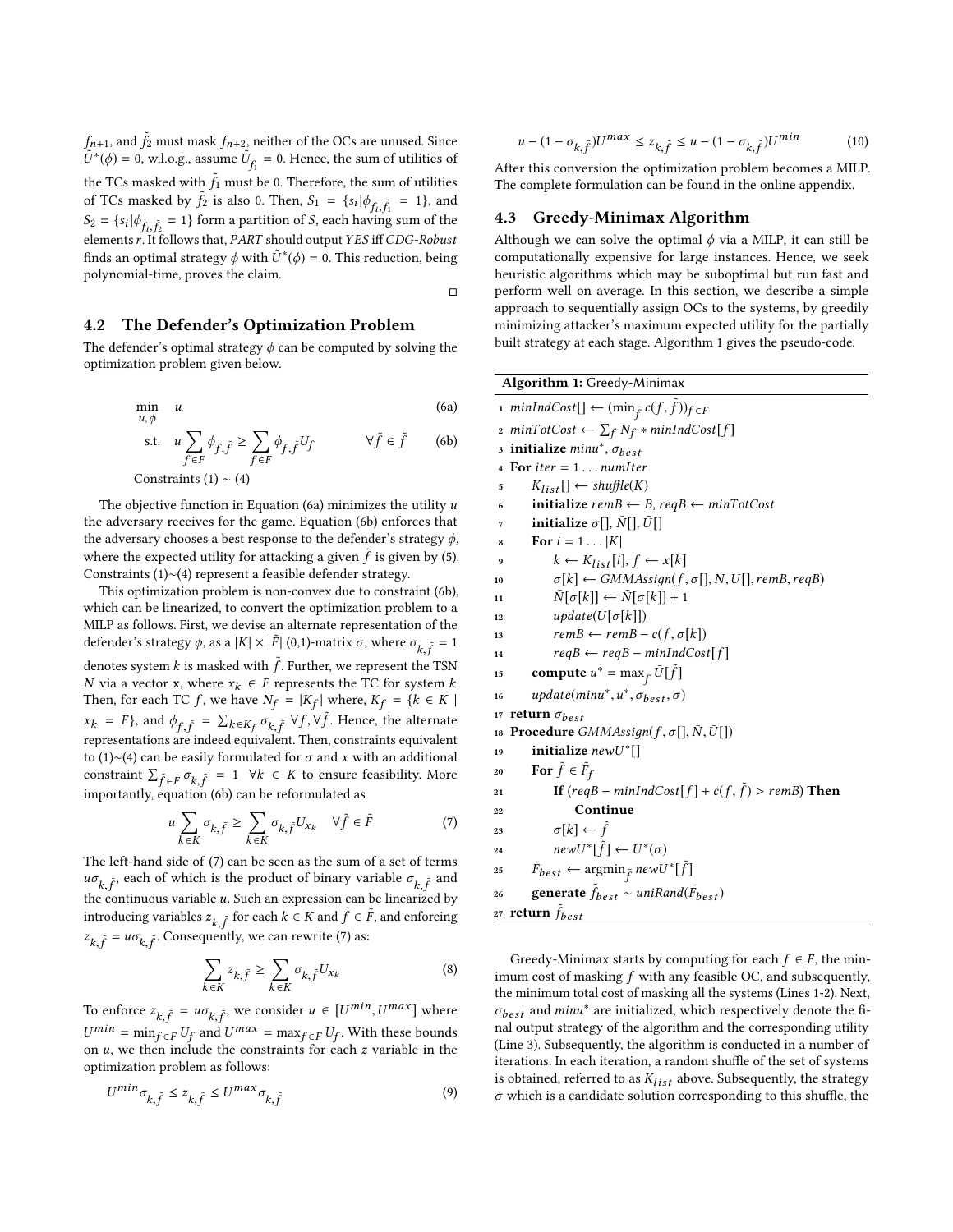corresponding observed state of the network  $(\bar{N}_{\tilde{f}})_{\tilde{f} \in \tilde{F}}$ , and the corresponding utilities ( $\bar{U}$ <sub>5</sub>), and  $\bar{U}$  and  $\bar{U}$  and  $\bar{U}$  and  $\bar{U}$  and  $\bar{U}$ responding utilities  $(\bar{U}_{\tilde{f}})_{\tilde{f} \in \tilde{F}}$  are all initialized. These are constantly<br>maintained as the algorithm loops through  $K_{1+}$  building the somaintained as the algorithm loops through  $K_{list}$ , building the so-<br>lution by assigning an OC to a system one by one (Lines 8-10) lution by assigning an OC to a system one by one (Lines 8-10). The OC to be assigned for a system is determined via the function GMMAssiдn() which is the essence of this heuristic algorithm. The input to this function is the TC  $f$  of the system in question, and the currently built solution in terms of  $\sigma$ ,  $\bar{N}$ ,  $\bar{U}$ , remB, reqB. Given these, the function considers the candidate OCs in  $\tilde{F}$  one by one, refutes those which lead to the violation of the budget constraint (i.e., make the resultant minimum required budget to exceed the resultant remaining budget). For every other  $\tilde{f}$ , it computes resultant  $\tilde{U}$ , if the gyptom is mogled with  $\tilde{f}$  and starse it in the gypty near  $U^*$  $\bar{U}_{\tilde{f}}$  if the system is masked with  $\tilde{f}$ , and stores it in the array new  $U^*$ f (Lines 19, 23-24). Finally, based on these, it uniformly randomly chooses an OC from those which minimize the resultant utility  $newU^*()$  (Lines 25,26). Once *GMMAssign*() returns an OC  $\tilde{f}$ , it is assigned to the system in question  $\tilde{N}$ -  $\tilde{U}$ - are undated accordingly assigned to the system in question,  $\bar{N}_{\tilde{f}}, \bar{U}_{\tilde{f}}$  are updated accordingly, as well as the remaining budget and the minimum required (Lines 11-14). Once the loop through  $K_{list}$  is over and the full strategy  $\sigma$  is built, its utility u∗ is computed, and compared with *minu<sup>∗</sup>*, to undate minu<sup>\*</sup> and  $\sigma$ : appropriately (Lines 15-16) update  $minu^*$  and  $\sigma_{best}$  appropriately (Lines 15-16).<br>It is possible to conceive examples where this heur

It is possible to conceive examples where this heuristic approach does not yield a good solution on an arbitrary shuffle, even for problem instances with small parameters. Such an example with 4 systems, 4 TCs and 2 OCs is discussed in the online appendix. Further, we also show an example (in the online appendix) where the solution value is  $\Theta(|K|)$  times as bad as the optimal, on exponentially many shuffles. This motivates getting candidate solutions for a large number of shuffles and choosing the best among them as described above. Since the greedy choice does not guarantee optimality, we also propose Soft-GMM, a slight modification of GMM which makes assignment probabilistically, and not deterministically. It works exactly as GMM, except Lines  $25,26 -$  it draws  $f_{best}$  from a distribution  $P(\tilde{F})$  where,  $P(\tilde{f}) \propto \exp(-newU^*[\tilde{f}]).$ 

## <span id="page-5-0"></span>5 OPTIMAL DEFENDER STRATEGY AGAINST NAIVE ADVERSARY

The robust approach to solving CDGs, i.e., assuming a powerful adversary with knowledge of  $\phi$ , can cause the defender to not fully realize the benefit of her informational advantage when faced with a less powerful attacker. In particular, the adversary may value OCs in a fixed manner that is known to the defender.<sup>[3](#page-5-1)</sup> In this case. the values  $\bar{U}_{\tilde{f}}$  are fixed and the defender's strategy does not affect

the adversary's expected utility for attacking some  $\tilde{f}$ . Importantly, if there is no budget constraint we can solve for the defender's if there is no budget constraint we can solve for the defender's optimal strategy  $\phi$  in polynomial time using Algorithm [2.](#page-5-2) W.l.o.g. we assume the adversary has a strict preference ordering over  $\tilde{F}$ as if  $\bar{U}_{\bar{f}}$  is equal for any two OCs, the sets could be merged from f the defender's perspective, with the feasibility constraint and cost adjusted accordingly.

Algorithm [2](#page-5-2) begins by initializing  $\phi$ ,  $\Gamma^*$  (which stores the TCs the adversary attacks) and  $\tilde{f}^*$  (the OC the adversary attacks given  $\overline{f}$ 

Algorithm 2: Compute defender's optimal  $\phi$  with fixed  $\tilde{U}_{\tilde{f}}$ .

|                | 1 initialize $\phi$ , $\Gamma^*$ , $\tilde{f}^*$                                                   |  |
|----------------|----------------------------------------------------------------------------------------------------|--|
|                | 2 sort( $\tilde{F}$ ) //descending by utility $\bar{U}_{\tilde{f}}$                                |  |
|                | 3 minUtil[] := $(\min_{\tilde{f}} \tilde{U}_{\tilde{f}})_{f}$                                      |  |
|                | 4 For $i = 1, ,  \tilde{F} $                                                                       |  |
| 5              | initialize $\Gamma^{'}$                                                                            |  |
| 6              | $P_1 = \{f \mid minUtil[f] > U_{\tilde{f}_i}\}\$                                                   |  |
| $\overline{7}$ | If $P_1 \neq \emptyset$                                                                            |  |
| 8              | break                                                                                              |  |
| 9              | $P_2 = \{f \mid minUtil[f] = U_{\tilde{f}_i}\}\$                                                   |  |
| 10             | $P_3 = \{f \mid minUtil[f] < \bar{U}_{\tilde{f}_i} \text{ and } \tilde{f}_i \in \tilde{F}_f\}$     |  |
| 11             | $P_4{:=}\{f \mid minUtil[f] < \bar{U}_{\tilde{f}_i} \text{ and } \tilde{f}_i \notin \tilde{F}_f\}$ |  |
| 12             | $\Gamma' := P_2$                                                                                   |  |
| 13             | update( $\Gamma'$ , $P_3$ )                                                                        |  |
| 14             | update( $\Gamma^*, \Gamma', \tilde{f}^*, \tilde{f}_i$ )                                            |  |
|                | 15 update( $\phi$ , $\Gamma^*, \tilde{f}^*$ )                                                      |  |
|                | 16 return $\phi$                                                                                   |  |
|                |                                                                                                    |  |

<span id="page-5-2"></span> $\phi$ ). In Line 3 we compute the matrix *minUtil*[] which stores the lowest utility achievable for each TC which is  $\min_{\tilde{f} \in \tilde{F}_f} \tilde{U}_{\tilde{f}}$ . The For loop in Line 4 iterates over all  $\tilde{f} \in \tilde{F}$  which is sorted descending by<br> $\tilde{U}$ . (Line 2) and determines for each  $\tilde{f}$  the best set of TCs to mask if  $\bar{U}_{\tilde{f}}$  (Line 2) and determines for each  $\tilde{f}$  the best set of TCs to mask if  $\tilde{f}$  is attacked by the adversary in Lines 5 through 12. To do this,  $F$ <br>is split into 4 separate sets  $P_1$ ,  $P_2$ ,  $P_3$  and  $P_4$  and the set of TCs to be is split into 4 separate sets  $P_1$ ,  $P_2$ ,  $P_3$  and  $P_4$  and the set of TCs to be masked with  $\tilde{f}_i$  is stored in Γ'. Note that for each f we enumerate<br>N<sub>s</sub> conjector the algorithm *P<sub>s</sub>* contains all TCs which cannot be copies for the algorithm.  $P_1$  contains all TCs which cannot be masked with an  $\tilde{f}$  that has  $\bar{U}_{\tilde{f}} < \bar{U}_{\tilde{f}}$ . Intuitively, if this set is nonempty it means the defender is not able to devise a strategy  $\phi$  such<br>that the advance wavefant to attack  $\tilde{F}$  and hance all subsequent that the adversary prefers to attack  $\tilde{f}_i$ , and hence, all subsequent  $\tilde{f}_i$  will never be preferred by the adversary.  $P_2$  ( $P_4$ ) contain TCs  $f_i$ <br>which must be preferred (cannot be mocked) with  $\tilde{f}_i$ .  $P_i$  than contained which must be masked (cannot be masked) with  $\tilde{f}_t$ .  $P_3$  then contains all TCs further has magled with  $\tilde{f}_t$  but may also be magled all TCs f which can be masked with  $\tilde{f}_i$  but may also be masked<br>with one has been masked with  $\tilde{f}_i$  but may also be masked<br>with one has CC  $\tilde{f}_i \neq \tilde{f}_i$ . The function undertail  $\Gamma$  and  $\Gamma$  and  $\Gamma$  C with another OC  $\tilde{f}_j \neq \tilde{f}_i$ . The function  $update(\Gamma', P_3)$  sorts the TCs<br>in ascending order and iterates over the TCs  $f \in P_3$  and masks all in ascending order and iterates over the TCs  $f \in P_3$  and masks all<br>TC f with  $\tilde{F}$   $\longrightarrow$   $H_r \times$   $E H(F')$ . In line 13 undeta( $F^*$ ,  $F'$ ,  $\tilde{F}^*$ ,  $\tilde{F}$ ) TC f with  $\tilde{f}_i \iff U_f \le EU(\Gamma')$ . In Line 13 update( $\Gamma^*, \Gamma', \tilde{f}^*, \tilde{f}_i$ ) sets  $\Gamma^* = \Gamma^{'}$  and  $\tilde{f}^* = \tilde{f}_i$  if  $EU(\Gamma^{'}) < EU(\Gamma^*)$ . Finally, the function *update*( $\phi, \Gamma^*, \tilde{f}^*$ ) in Line 14 determines the OCs  $\tilde{f}$ <br>given  $\overline{U}_2$ ,  $\angle \overline{U}_2$  and the strategy  $\phi$  is returned given  $\bar{U}_{\tilde{f}'} < \bar{U}_{\tilde{f}^*}$  and the strategy  $\phi$  is returned.  $\int$  for all  $f \notin \Gamma^*$ 

Proposition 5.1. *Given fixed utilities*  $\bar{U}_{\tilde{f}}$  and no budget constraint, Algorithm [2](#page-5-2) computes the optimal strategy  $\phi$  in  $O(|F||\tilde{F}|)$ .

It is possible to efficiently compute the defender's optimal strategy when there is no budget constraint. When the defender has a budget constraint, however, the question arises if her optimal strategy can be found efficiently as well. We call this problem CDG-Fixed and show it is NP-Hard.

PROPOSITION 5.2. CDG-Fixed is NP-hard.

f<br>S

f<br>S

<span id="page-5-1"></span><sup>&</sup>lt;sup>3</sup>As an example, the adversary could estimate his utility according to values derived from the NIST National Vulnerability Database [\[21\]](#page-8-25).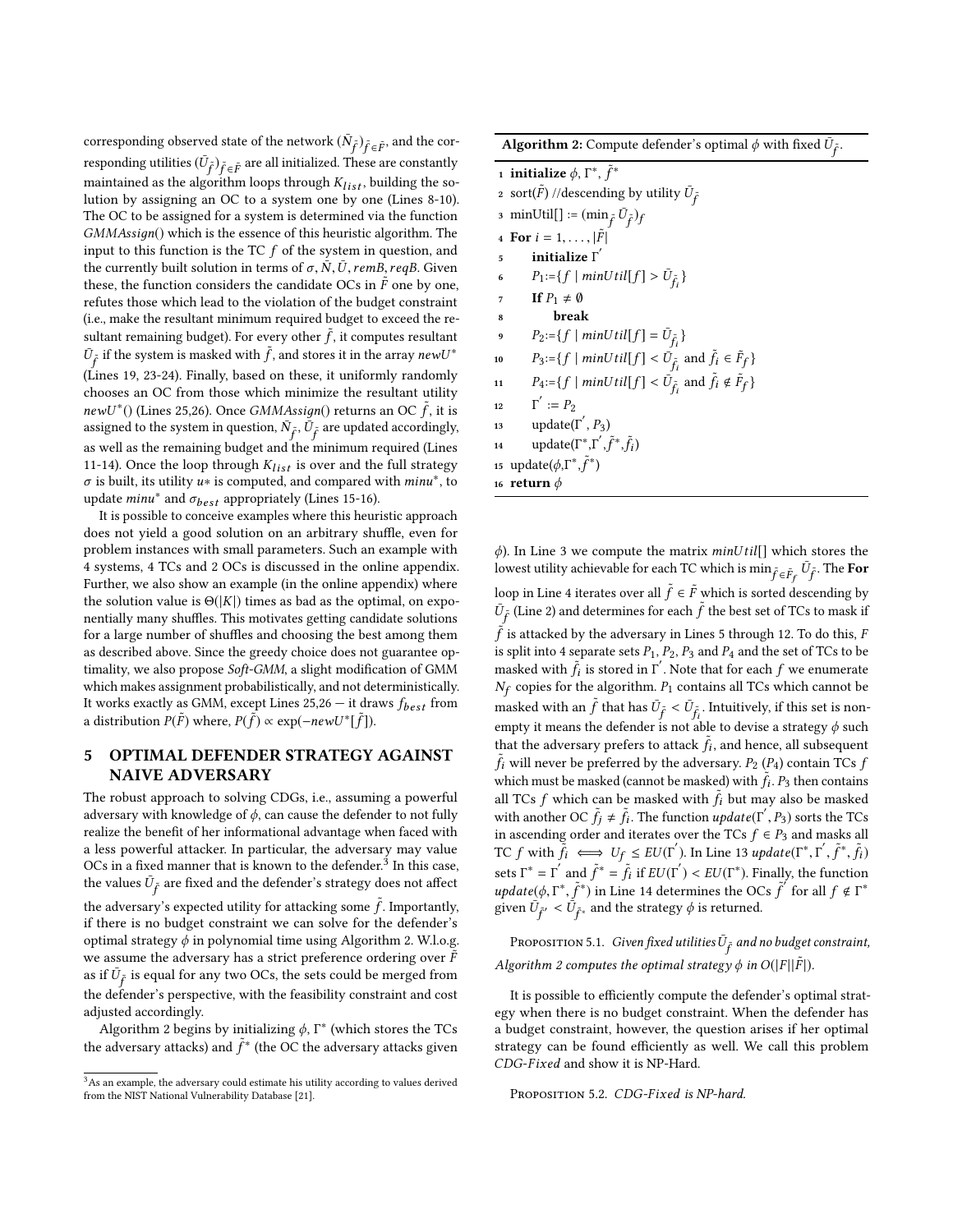PROOF. We prove the proposition via a reduction from the 0-1 Knapsack problem (0-1 KP), which is a classical NP-hard problem. Given a budget B and a set of m items each with a weight  $w_i$  and value  $v_i$ , 0-1 KP is the optimization problem of finding the subset of items Y which maximizes  $\Sigma$ ,  $v_i$  which to the hudd subset of items Y which maximizes  $\sum_{i \in Y} v_i$  subject to the bud-<br>get constraint  $\sum_{i} v_i v_i \leq R$ . We now show that 0-1 KP can be get constraint  $\sum_{i \in Y} w_i \leq B$ . We now show that 0-1 KP can be reduced to CDG-Fixed. For convenience we use [m] to denote the reduced to CDG-Fixed. For convenience, we use  $[m]$  to denote the set {1, 2..., *m*} and  $S = \sum_{i \in [m]} v_i$  denote the sum of all utilities.<br>Given a 0-1 KP instance as described above, we construct a CI

Given a 0-1 KP instance as described above, we construct a CDG instance as follows. Let the set of TCs be  $F = \{f_1, \ldots, f_m\} \cup \{f_{m+1}\},\,$ with utilities  $U_{f_i} = v_i$ ,  $\forall i \in [m]$  and  $U_{f_{m+1}} = -W$  for some fixed constant V. Note  $N_f = 1 \,\forall f \in F$ . Let the set of OCs be  $\tilde{F} = \{\tilde{f}_1, \tilde{f}_2\}$ with  $\tilde{F}_{f_i} = \tilde{F} \forall i \in [m]$  and  $\tilde{F}_{f_{m+1}} = {\tilde{f}_1}$ . Set the costs as  $c(f_i)$  $\tilde{f}_1$ ) = 0,  $c(f_i, \tilde{f}_i) = w_i$  for all  $i \in [m]$  and  $c(f_{m+1}, \tilde{f}_1) = 0$ . Set  $\overline{U}_{\tilde{f}_1} > \overline{U}_{\tilde{f}_2}$ . Assuming a naive adversary, these components completely define a  $\frac{f_1}{f_1}$ . CDG-Fixed problem. Since  $f_{m+1}$  is bound to be masked by  $\tilde{f}_1$ , and  $\overline{f}_1$ ,  $\sum f_{n-1}$  the objection  $\tilde{f}_n$  is a dominant strategy for the odvergent  $\bar{U}_{\tilde{f}_1} > \bar{U}_{\tilde{f}_2}$ , attacking  $\tilde{f}_1$  is a dominant strategy for the adversary.<br>Observe that  $\sum_{n=1}^{\infty} I_n I_n$  is  $\sum_{n=1}^{\infty} I_n = \sum_{n=1}^{\infty} I_n$ . We claim that the

 $\sum_{f_2} \sum_{i=1}^{N}$  constants  $\sum_{i=1}^{N} U_f$  is  $\sum_{i \in [m]} v_i - V = S - V$ . We claim that the timal objective of the 0-1 KP instance is greater than  $S - V$  if and Observe that  $\sum_{f \in F} U_f$  is  $\sum_{i \in [m]} v_i - v = S - v$ . We claim that the optimal objective of the 0-1 KP instance is greater than  $S - V$  if and only if the optimal defender utility in the constructed CDG-Eixed only if the optimal defender utility in the constructed CDG-Fixed problem, i.e.,  $U^*(\phi)$ , is negative. We prove the  $\Leftarrow$  direction as the  $\Rightarrow$  is a similar proof. Let  $\phi^*$  be the optimal solution to the CDG-Fixed is a similar proof. Let  $\phi^*$  be the optimal solution to the CDG-Fixed<br>problem. By definition, the set  $Y = \{i : \phi^* = -1\}$  is a feasible problem. By definition, the set  $\hat{Y} = \{i : \phi^*_{f_i, \hat{f}_2}\}$  $f_i, f_2$ <br>solution to the 0-1 KP since the cost of mapping  $f_i$  to  $\tilde{f}_2$  is  $w_i$ . The<br>sum of all utilities of all systems is  $S-V$  whereas  $U^*(d^*) < 0$  means  $= 1$ } is a feasible sum of all utilities of all systems is  $S - V$  whereas  $U^*(\phi^*) < 0$  means the total utilities of systems mapped to  $\tilde{f}_1$  is less than 0, this implies<br>that the total utilities of systems mapped to  $\tilde{f}_2$  is at least  $S$ .  $V$  Note that the total utilities of systems mapped to  $\tilde{f}_2$  is at least  $S - V$ . Note each system mapped to  $\hat{f}_2$  corresponds to an item and hence, the optimal objective of the 0.1 KP is also at least  $S - V$ optimal objective of the 0-1 KP is also at least  $S - V$ .

The above claim shows that for any constant  $V$ , we can check whether the optimal objective of the 0-1 KP is greater than  $S - V$ by solving a CDG-Fixed instance. Using this procedure as a blackbox, we can perform a binary search to find the exact optimal objective of the 0-1 KP with integer values within  $O(\text{poly}(\log(S)))$ steps (both S and weights are machine numbers with input size  $O(log(S))$ ). As a result, we have constructed a polynomial time reduction from computing the optimal objective of any given 0-1 KP to solving the CDG-Fixed problem. This implies the NP-hardness of the CDG-Fixed problem.  $\square$ of the CDG-Fixed problem.

CDG-Fixed can be solved with Algorithm [2](#page-5-2) via a modification to the function  $update(\Gamma', P_3)$  in Line 13. Given  $\Gamma'$ , we compute the minimum budget  $P'$  required to mook all TCe  $f \subset \Gamma'$  with  $\tilde{f}$  and minimum budget B' required to mask all TCs  $f \in \Gamma'$  with  $\tilde{f}_i$  and mask all TCs  $f \in P_3$  and  $f \in P_4$  with  $\tilde{f}_j$  such that  $\overline{U}_{\tilde{f}_j} < \overline{U}_{\tilde{f}_i}$ . If  $P_3$  is sorted ascending, once the defender assigns  $\tilde{f}_i$  to a TC f she<br>is done. If  $\Gamma' \neq \emptyset$ , the defender must celus multiple MII Be, with  $\hat{f} = \emptyset$ , then for  $f \in P_3$  we mask f with  $\tilde{f}_i$  if  $c(f, \tilde{f}_i) < B^i$ . Assuming is done. If  $\Gamma' \neq \emptyset$ , the defender must solve multiple MILPs, with  $n = n_{\Gamma'}, \ldots, |K|$  to find the best  $\Gamma'$ . Denote  $u_{\Gamma'} = EU(\Gamma')$ .

$$
\min_{\phi} \quad n_{\Gamma'} u_{\Gamma'} + \sum_{f} \phi_{f, \tilde{f}} U_f \tag{11a}
$$

s.t. 
$$
\sum_{f} \phi_{f, \tilde{f}_i} \le n - n_{\Gamma'}
$$
 (11b)  
Constraints (1) ~ (4)

6 EXPERIMENTS

We evaluate the CDG model and solution techniques using synthetically generated game instances. The game payoffs are set to be zero-sum, and for each TC, the payoffs  $U_f$  are uniformly distributed

in [1, 10]. Each OC  $\tilde{f}$  is randomly assigned a set of TCs it can mask, while ensuring each TC can be masked with at least one OC. To while ensuring each TC can be masked with at least one OC. To generate the TSN, each system is randomly assigned a TC uniformly at random. The costs  $c(f, \tilde{f})$  are uniformly distributed in [1, 100]<br>with the budget B uniformly distributed in-between the minimum with the budget  $B$  uniformly distributed in-between the minimum cost assignment and maximum cost assignment. All experiments are averaged over 30 randomly generated game instances.

## 6.1 Powerful Adversary - Scalability and Solution Quality Loss

<span id="page-6-0"></span>

<span id="page-6-1"></span>Figure 2: Runtime Comparison and Solution Quality Comparison (15 Systems) - MILP and Greedy MaxiMin (GMM) with 1000 random shuffles.

When solving for the defender's optimal strategy  $\phi$  strategy for enterprise networks, it is important to have solution techniques which can scale to large instances of CDGs. Our first experiment compares the scalability of the MILP to the Greedy Minimax (GMM) algorithm with 1000 random shuffles and the solution quality of the two approaches. In Figure [2\(a\)](#page-6-0) we show the runtime results with the runtime in seconds on the y-axis and the number of OCs varied on the x-axis. The runtime for solving the MILP increases dramatically as the number of OCs increases while GMM finishes in under 1 seconds in all cases.

While GMM is much faster than the MILP, it is not guaranteed to provide the optimal solution. However, our experimental results show that empirically the solution quality loss is very small. In Figure [2\(b\)](#page-6-1) we compare the solution quality of the MILP to GMM, where the attacker's utility is given on the y-axis and the number of OCs are varied on the x-axis. Importantly, GMM shows a low solution quality loss for the defender compared to the MILP with a minimum loss of <sup>1</sup>.76% for 12 OCs and a maximum loss of <sup>3</sup>.40% for 16 OCs. This experiment highlights the scalability of GMM and shows the loss in solution quality from GMM gives a reasonable trade-off between computational efficiency and solution quality.

An interesting feature of GMM is how often it returns the optimal solution for the defender as the CDG game size changes. Table [1](#page-7-0) compares the solution quality of GMM (with 1000 random shuffles) versus the MILP for several game sizes with 10 and 20 systems where the number of OCs are varied from 2 to 10. Interestingly,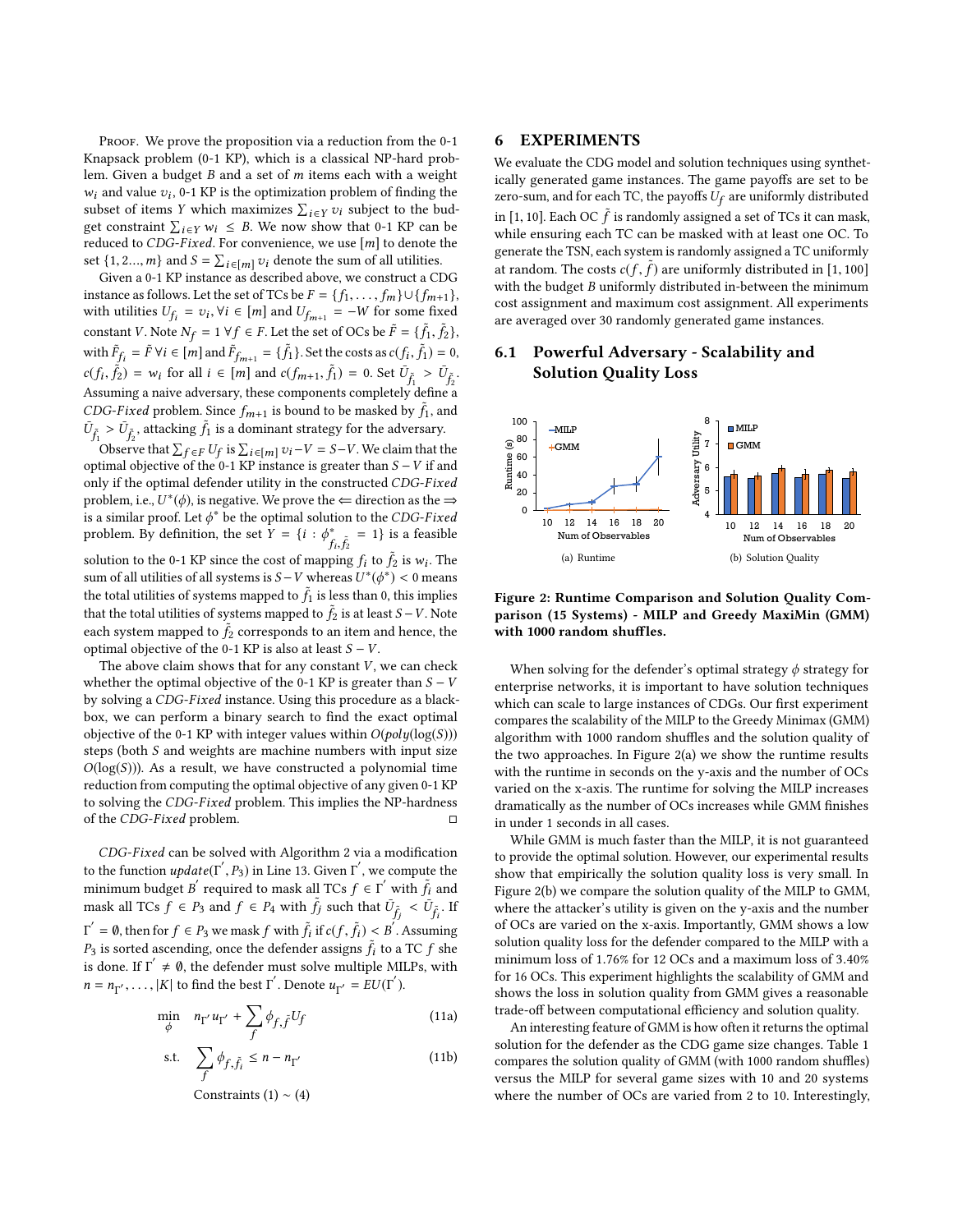<span id="page-7-0"></span>

| #OCs                     |    |        |        |        | 10     |
|--------------------------|----|--------|--------|--------|--------|
| 10 systems               |    | 0.092% | 0.015% | 0.028% | 0.512% |
| <b>Optimal Instances</b> | 30 | 29     | 29     | 29     | 25     |
| 20 systems               |    | 0.028% | 0.615% | 1.91%  | 3.18%  |
| <b>Optimal Instances</b> | 30 | 28     | 17     | 12     |        |

Table 1: Solution Quality % loss and number of optimal instances for GMM versus MILP.

<span id="page-7-1"></span>

Figure 3: Solution Quality Comparison (20 systems and 20 OCs) - Comparison of Hard-GMM (GMM - H) and Soft-GMM (GMM -  $\lambda$ ) varying the number of shuffles.

for CDGs with 10 systems, Hard-GMM is able to find the optimal solution in a vast majority of instances (142 out of 150 instances). However, for CDGs with 20 systems, GMM fails to recover the optimal solution in about a third of the instances (96 out of 150). Nevertheless, the loss of solution quality still remains low (3.18%) even when GMM returns the optimal solution a third of the time.

We also tested the solution quality of a variation of GMM, called Soft-GMM or GMM−λ. Instead of greedily choosing the OC with minimax expected utility at the stage, we apply a soft-min function [\[9\]](#page-8-26) with parameter  $\lambda$  controlling the greediness of the next choice. Figure [3](#page-7-1) shows the solution quality of GMM (denoted as GMM-H) and GMM−λ with varying λ values. GMM−.<sup>01</sup> is very close to randomly choosing OCs for the systems and performs poorly compared to larger  $\lambda$  values, indicating that GMM is an effective heuristic and performs much better than random assignment. Importantly, the randomness in GMM−λ leads to a potential of finding better strategies than GMM since GMM-Hard is restricted to a limited strategy space and GMM $-\lambda$  is not. This can be seen by comparing the results for GMM-Hard and GMM-10 where the latter outperforms the solution quality achieved with GMM-Hard at 8000 and 16000 shuffles. We defer further investigation to future work.

# 6.2 Comparing Solutions for Different Types of Adversaries

Our last experiment compares how the optimal strategies for the two adversary models (powerful versus naive) perform in the opposite case. Figure [4\(a\)](#page-7-2) compares the solution quality of the MILP in Section [4](#page-3-0) to Algorithm [2](#page-5-2) when the adversary is assumed to know  $\phi$ with the attacker's utility on the y-axis and the number of systems varied on the x-axis. This figure highlights that for the powerful adversary the MILP performs significantly better than Algorithm [2](#page-5-2) (except for 5 systems) and shows the risk of underestimating the adversary's information when devising the defender's strategy  $\phi$ .

<span id="page-7-2"></span>

<span id="page-7-3"></span>Figure 4: Solution Quality Comparison (10 OCs) - In (a) we show the solution quality of the two types of defender strategies against a powerful adversary. In (b) we show the solution quality of the strategies against a naive adversary.

In Figure [4\(b\)](#page-7-3) we compare the solution quality of Algorithm [2](#page-5-2) to the MILP when the adversary is assumed to have fixed utilities. As the figure shows, the improvement in utility is dramatically higher for Algorithm [2](#page-5-2) compared to the MILP. The reason for this difference lies in Algorithm [2](#page-5-2) leveraging the adversary's fixed preferences over OCs and minimizes the value of systems masked with the OC the adversary will attack. The MILP, however, minimizes the worst case utility given the adversary may attack any OC and hence, fails to leverage the defender's advantage to a high benefit.

#### 7 CONCLUSION AND FUTURE WORK

In this paper, we study the problem of how a network administrator should respond to scan requests from an adversary attempting to infiltrate her network. We show that computing the optimal defender strategy against a powerful adversary is NP-hard and provide an MILP to solve for her optimal strategy. Additionally, we provide a greedy algorithm which quickly finds good defender strategies and performs well empirically. We then show that computing the optimal strategy against a naive attacker is still NP-hard given a budget constraint. Finally, we give extensive experimental analysis demonstrating the effectiveness of our approaches.

Looking to future work, there are several important problems that need to be tackled from CDGs of which we highlight two. First, we assume the adversary only attacks a single system, but in practice, adversaries can attack multiple systems which effects the defender's optimal response scheme. Secondly, our work considers a powerful adversary or one with a fixed set of preferences over OCs. In reality, an adversary's knowledge of the defender's strategy lies in-between these two extremes in the information spectrum. For future work, it will be important to model the adversary's partial information and how it alters the defender's response scheme.

### ACKNOWLEDGMENTS

This work was supported in part by the Army Research Office (W911NF-17-1-0370, W911NF-11-1-0332, W911NF-15-1-0515, W911NF-16-1-0069), National Science Foundation (CNS-1640624, IIS-1649972, and IIS-1526860), and Office of Naval Research (N00014-15-1-2621). Haifeng is partially supported by a Google PhD Fellowship. We also want to thank Solomon Sonya for his invaluable domain knowledge and wonderful discussions.